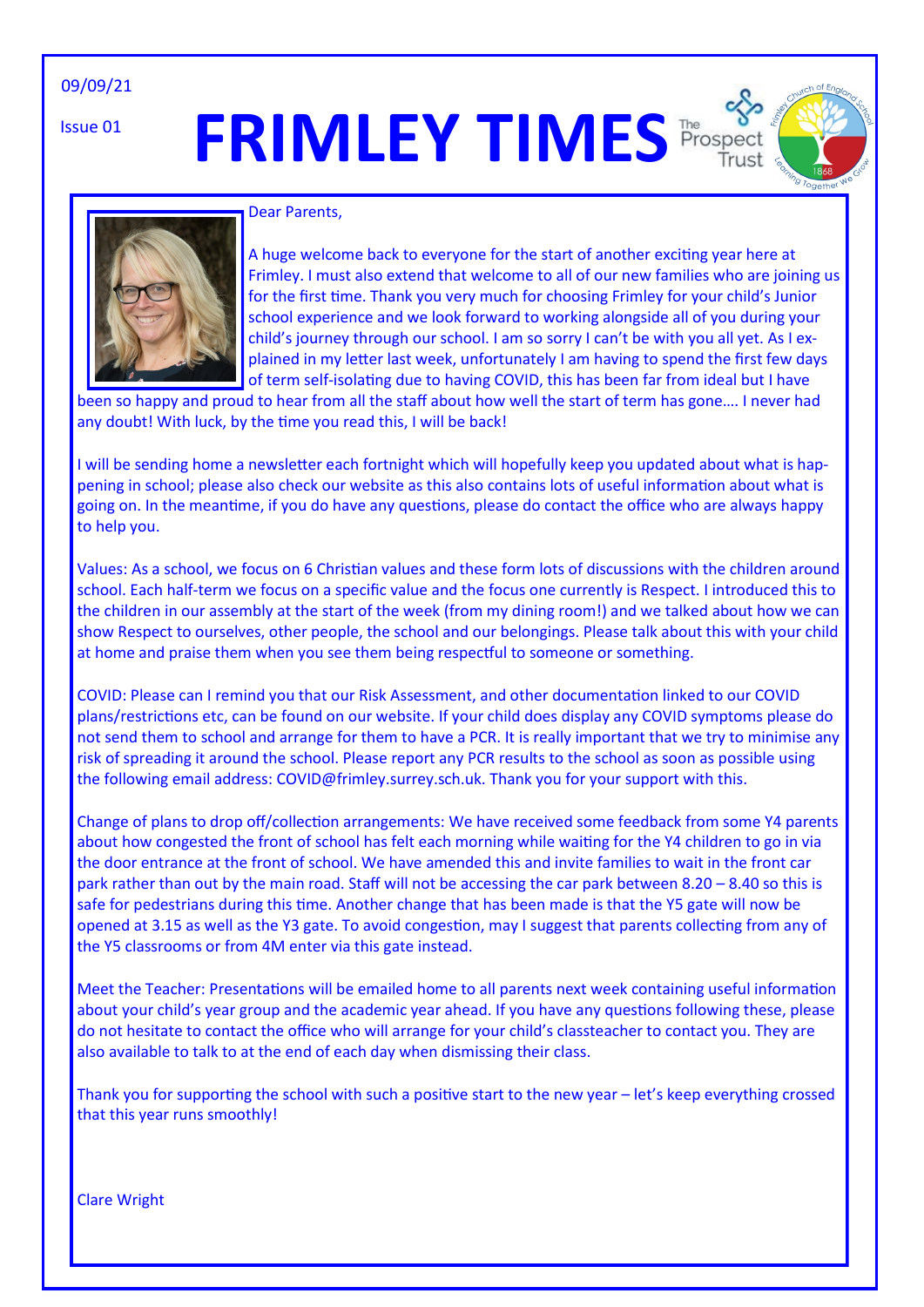## **Well done to Declan**

Well done to Declan in Year 4 who attended a gymnastics grades qualifying event in Kent this weekend. He was successful in qualifying, which means he will be part of the team representing the south east at the national grades finals in November! What an amazing achievement and we can't wait to hear how he gets on.





### **Parking**

Please can I remind all parents that they should not, unless by prior agreement with the school, be parking in either of the two car parks at the front of school. Both car parks need to be kept clear for pedestrians as they form part of our COVID plans to keep everyone safe. To further ensure the pupils safety we are closing the carpark gate between 8.20 and 8.40 to reduce any risk.

#### **Zones of Regulation ®**

In order to support children with identifying and regulating their feelings, we have adopted an approach called Zones of Regulation. There is a Zones of Regulation check-in board in every classroom which children are encouraged to use to show how they are feeling throughout the school day. There are 4 zones on each board:

**Blue** – feeling sad, sick, tired, bored *(a slow state of alertness as the body and/or mind are feeling sluggish)*

**Yellow** – worried, silly, excited, frustrated, scared *(a heightened state of alertness but you still have some control)* 

**Red** – elated, angry, wild, terrified *(an over heightened state of alertness and out of control)*

**Green** - in control, calm, focused, happy and ready to learn *(a regulated state of alertness)* 

As we continue to develop the approach in school, we are aiming to teach children:

A broad vocabulary of emotional terms How to recognize their own emotions How to recognize the emotions of others What can trigger certain emotions A range of healthy coping and regulation strategies

Watch this space for more about ZoR and ideas on how you can support your child with self-regulation at home!

Sally Williams, Inclusion Leader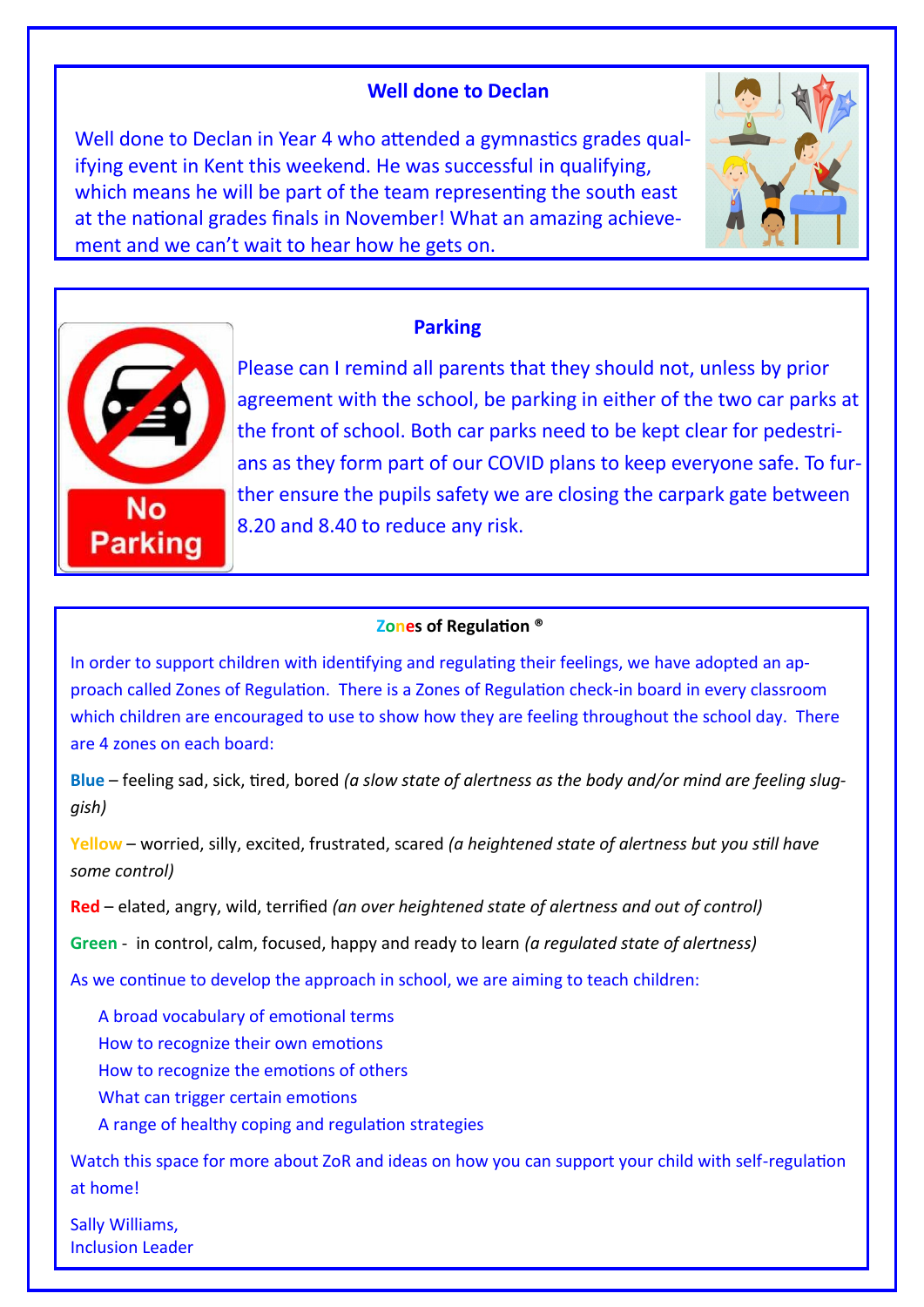### **Feel Good Friday**

In our drive to become a healthy school – both mentally and physically – we are excited to announce 'Feel Good Friday'. Every Friday afternoon, the children and staff in Frimley will be enjoying an afternoon of wellbeing including their weekly PSHE (Personal, Social, Health, Education) lesson, Star of the Week assembly and time to reflect and fill in their Frimley Learner Passports. Our new PSHE whole-school scheme of work from Jigsaw, includes the progressive new statutory relationships and health education curriculum and gives the relevant context to build confidence, self-esteem and resilience through wellstructured and progressive lessons. At Frimley, we believe the health and wellbeing of our children underpins every aspect of school lives therefore we are really excited to embrace our new Feel Good Friday afternoons. Look out for the tweets by following us on Twitter @frimleyjunior